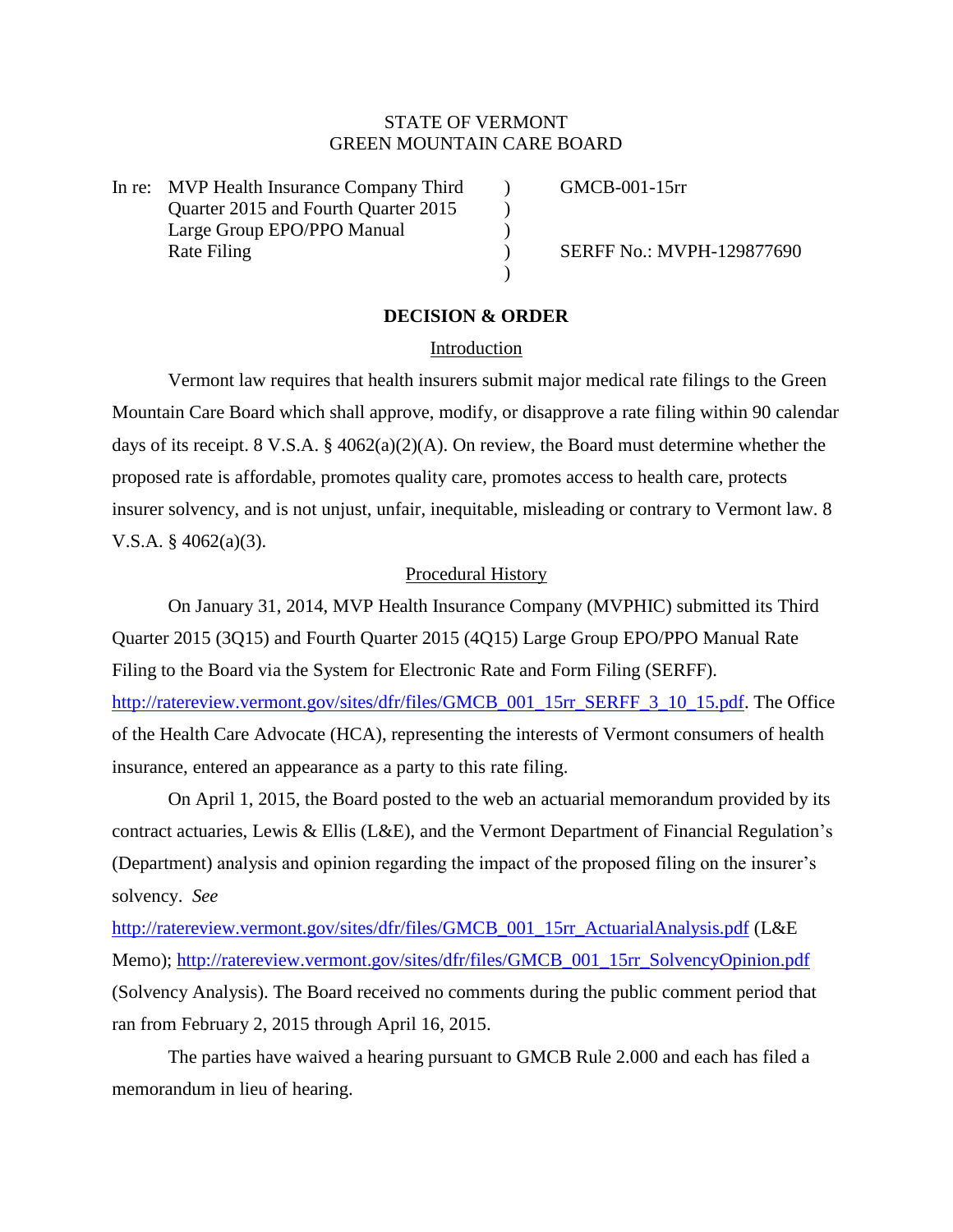### Findings of Fact

### Nature of the Filing

1. MVPHIC is a for-profit New York health insurer that provides EPO and  $PPO<sup>1</sup>$ products to individuals and employers in the small and large group markets in New York and Vermont. MVPHIC is owned by MVP Health Care, Inc. (MVP), a New York corporation that transacts health insurance business in New York and Vermont through a variety of for-profit and non-profit subsidiaries.

2. The present filing proposes the manual rate for MVPHIC's large group EPO/PPO products. A manual rate is the insurer's published rate for a unit of insurance and is based on average claims data from a large number of groups.

3. As of December 2014, there were 6,115 members enrolled in plans affected by this filing. Of those members, 99 have renewal dates in 3Q15 and 529 have renewal dates in 4Q15. Of these 628 renewing members, approximately 521 are covered by high deductible health plans (HDHPs).

4. MVPHIC is requesting an average annual increase for non-HDHP members of 17.5% for 3Q15 and 18.0% for 4Q15. For the same periods, HDHP members' rates would increase by 3.1% for 3Q15 and 3.5% for 4Q15.

### Summary of the Data and Analysis

 $\overline{a}$ 

5. MVPHIC utilized large group claims incurred for the period from September 2013 to August 2014 and paid through November 2014 for its base experience period. Claims in excess of \$100,000 were removed and replaced by a 7.4% pooling charge.

6. The carrier projected forward adjusted claims using an annual paid medical trend assumption of 6.8% and effective prescription drug trend of 20.7%. The prescription drug trend was provided by MVP's pharmacy benefit manager (PBM) and does not account for the carrier's Vermont-specific book of business.

7. Upon request by L&E, MVPHIC provided 2013 and 2014 allowed pharmacy claims which indicate that high-cost specialty drugs are significantly impacting its prescription drug trend. Although L&E disagrees with the carrier's reliance on its PBM's trend assumption, in

<sup>&</sup>lt;sup>1</sup> Exclusive provider organizations (EPOs) generally don't cover care outside the plan's network of providers. Preferred provider organizations (PPOs) cover care inside and outside the plan's provider network, but members typically pay a higher percentage of charge for out-of-network care.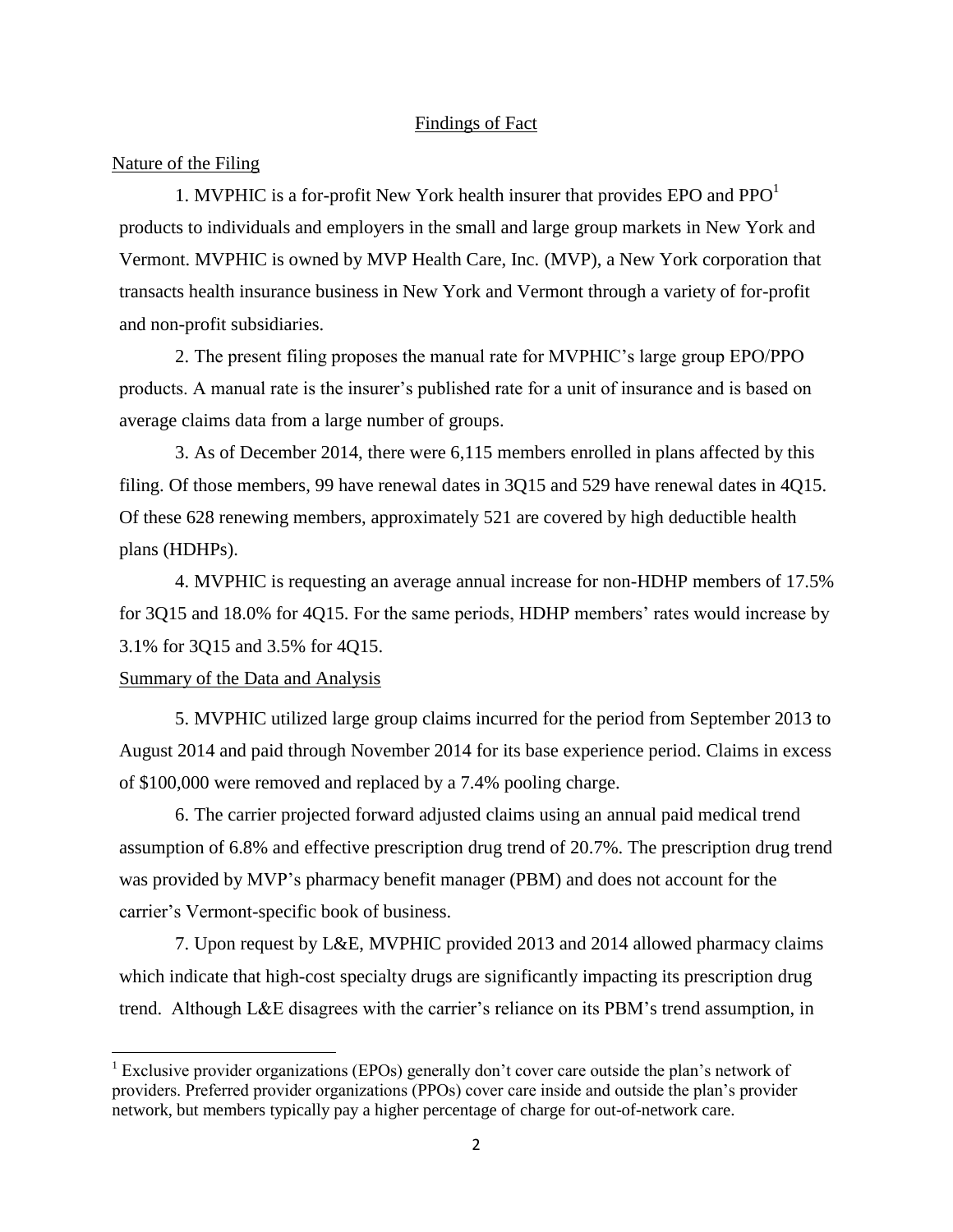light of the historic experience and MVP's other pending filings,  $2^2$  L&E opines that the requested 20.7% trend is "reasonable and appropriate." L&E Memo at 5.

8. MVPHIC increased the claim cost for fees and surcharges and included a general administrative load of 9.5% for administrative costs and a 2.0% contribution to surplus. For 2013, MVPHIC's Supplemental Health Care Exhibit (for all markets) indicates a 10.8% administrative load.

9. MVPHIC's 2015 anticipated traditional loss ratio and federal loss ratio<sup>3</sup> for this block of business are 79.4% and 85.8%, respectively.

10. The Department of Financial Regulation, noting that it is not the carrier's primary regulator, determined that MVPHIC's Vermont operations pose very little risk to its solvency, or to the solvency of MVP Holding Company. Solvency Analysis at 2.

11. On review, L&E concludes that the filing does not produce rates that are excessive, inadequate or unfairly discriminatory, and recommends that the Board approve the rates as filed.

12. The HCA, citing the 2014 Vermont Household Health Insurance Survey, Vermont Department of Labor, Economic & Labor Market Information and past decisions by the Board, requests that the Board decrease the contribution to surplus from 2.0% to no higher than 1.0%.

### Standard of Review

1. The Board reviews rate filings to ensure that rates are affordable, promote quality care and access to health care, protect insurer solvency, and are not unjust, unfair, inequitable, misleading or contrary to Vermont law. 8 V.S.A. § 4062(a)(2); GMCB Rule 2.000, *Rate Review*, §§ 2.301(b), 2.401. In addition, the Board takes into consideration changes in health care delivery, changes in payment methods and amounts, and other issues at its discretion. 18 V.S.A. § 9375(b)(6).

 $\overline{\phantom{a}}$ 

<sup>&</sup>lt;sup>2</sup> MVP submitted three filings within a short period of time; consequently, L&E was in the process of reviewing them simultaneously. MVP proposes the same utilization and unit cost trends by drug tier for each; due to varying utilization by drug tier in each filing, the total allowed trends will not match exactly. *See* Docket GMCB 002-15rr, L&E Memo at 3, n.3.

<sup>&</sup>lt;sup>3</sup> Traditionally, loss ratio is defined as the portion of premium income insurers pay out in the form of health care claims. Under the ACA, calculation of the minimum loss ratio (MLR) allows insurers to make adjustments for quality improvement activities and expenditures on taxes, licensing and regulatory fees.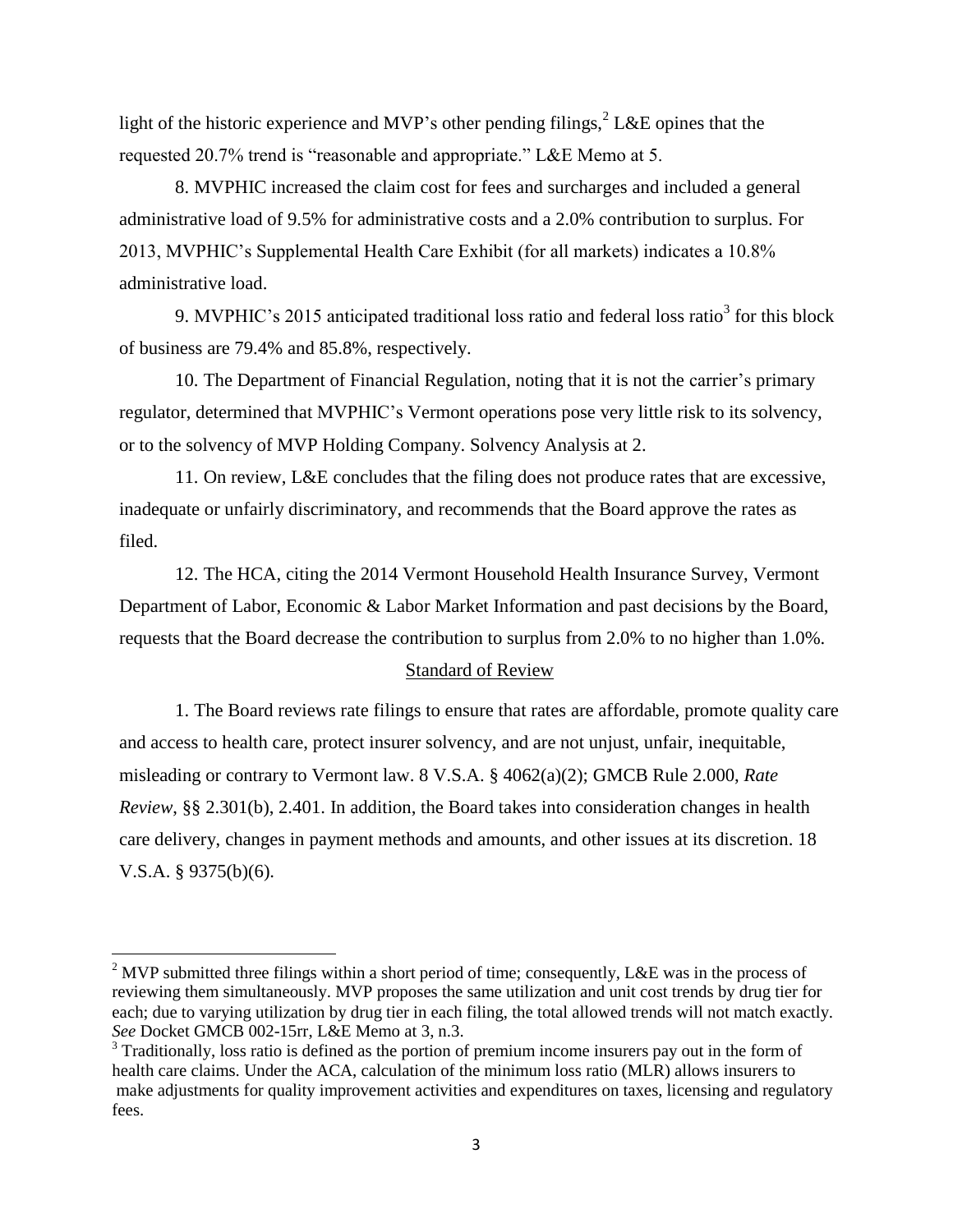2. The Board will consider the Department's analysis and opinion on the impact of the proposed rate on the insurer's solvency and reserves. 8 V.S.A.  $\S$  4062(a)(2), (3). In addition, the Board shall consider any public comments received on a rate filing. Rule 2.000, §2.201.

3. The burden falls on the insurer proposing a rate change to justify the requested rate. *Id*. § 2.104(c)

## Conclusions of Law

1. We continue to disagree with MVPHIC's reliance on a pharmacy trend that does not reflect Vermont-specific experience. *See, e.g.,* In re: MVP Health Plan, Inc. 2015 Vermont Health Connect Rate Filing, Docket no. GMCB-017-14, *available at*  [http://ratereview.vermont.gov/sites/dfr/files/GMCB\\_017\\_14\\_rr\\_Decision.pdf](http://ratereview.vermont.gov/sites/dfr/files/GMCB_017_14_rr_Decision.pdf) (rejecting use of pharmacy trend that does not reflect the Vermont population). In this and other recent MVP filings however,<sup>4</sup> we concur with our actuary's view that the proposed trend is reasonable in light of the carrier's historic experience, its PBM's pharmacy trend, and the impact of high cost specialty drugs. We again voice our concern with the steep increase in trend due to the introduction of high cost specialty drugs to the market, and expect that MVP will explore ways to moderate their rise in cost and utilization.

2. In addition, we reduce MVPHIC's contribution to surplus from 2.0% to 1.0%. Doing so lessens the burden on Vermont ratepayers without harming the carrier's solvency, and is consistent with the action we have taken in past and more recent filings. *See, e.g.,* Docket no. GMCB-021-14rr, MVPHIC 1Q15 and 2Q15 Large Group EPO/PPO Manual Rate Filing at 4, *available at* [http://ratereview.vermont.gov/rate\\_review/MVPH-129676042.](http://ratereview.vermont.gov/rate_review/MVPH-129676042)

 $\overline{a}$ 

.

 $4$  MVP submitted Dockets 001-15rr, 002-15rr, and 005-15rr within the course of five days. In each, the carrier utilizes the PBM's suggested pharmacy trend in its rate development. *See* n.3, infra.